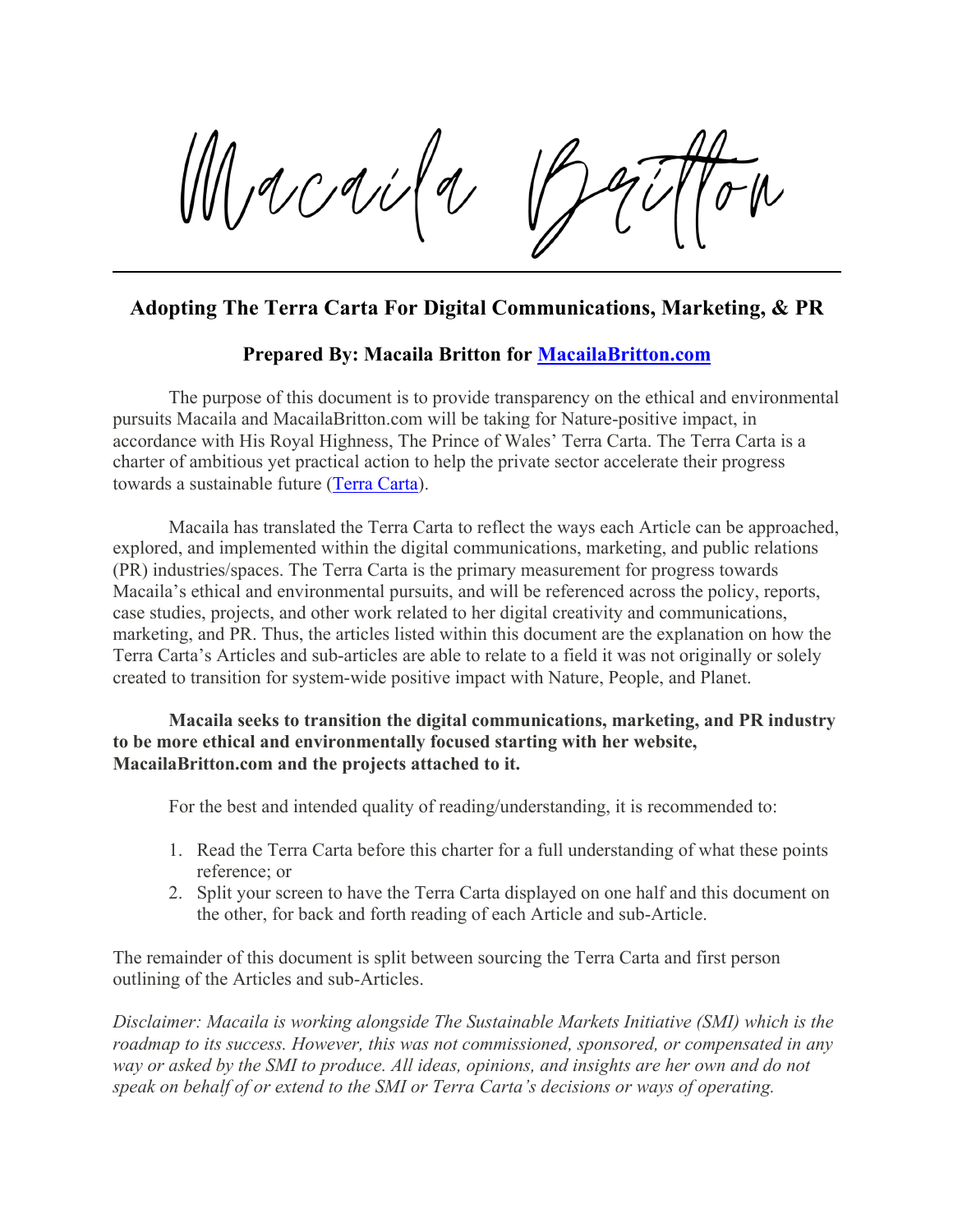Macaila Bettlen

## **Terra Carta Article 1: Create Sustainable Industries**

Article 1 is dedicated to reimagining and creating entirely new sustainable industries, products, services, and supply chains while in parallel helping to transition existing systems to a more sustainable trajectory. We must now put Nature, people, and planet at the heart of global value creation (Terra Carta, Article 1).

### **My Digital Specific Measure of Success For Article 1:**

**1.1** I will continue to create and sharing environmental growth stories. And, for content that does not have the environment as the main theme, I will seek to, where possible, integrate the practices of environmentalism into the project.

**1.1.1** For example, in the manuscripts for the upcoming children's books I'm authoring, I will include visuals and dialogue that normalize environmental consideration for people, planet, and Nature. i.e., Recycling or composting being on the child's chore list.

**1.2** I will seek to ensuring my digital space and the spaces I partner, overlap, and evolve into, are just, sustainable, and provide transparency in data and example/case studies of what the future of an ethically environmental industry looks like and how it can be approached.

**1.2.1** In an effort to ensure digital spaces and content are just, accessibility will be prioritized, so disabled individuals can be a part of environmental and digital conversations/industries.

**1.3** I will strive to leverage the global community and other innovations to expand how ethical environmental communications can be pursued.

**1.3.1** Sharing data with Ethical Influencers, other journalism network, individuals, and companies, who can adopt the policies and contribute to the help to create new industry standards and ways of working, globally.

**1.3.2** Quarterly accountability groups will also be prioritized between other Ethical Influencers, creators, designers, innovators, scientists, young people, thought leaders, etc. to create an inclusive and collaborative space to build on actionable steps within the Terra Carta Articles.

**1.4** I will seek to explore and create a digital circular system.

# TERRA CARTA

For Nature, People & Planet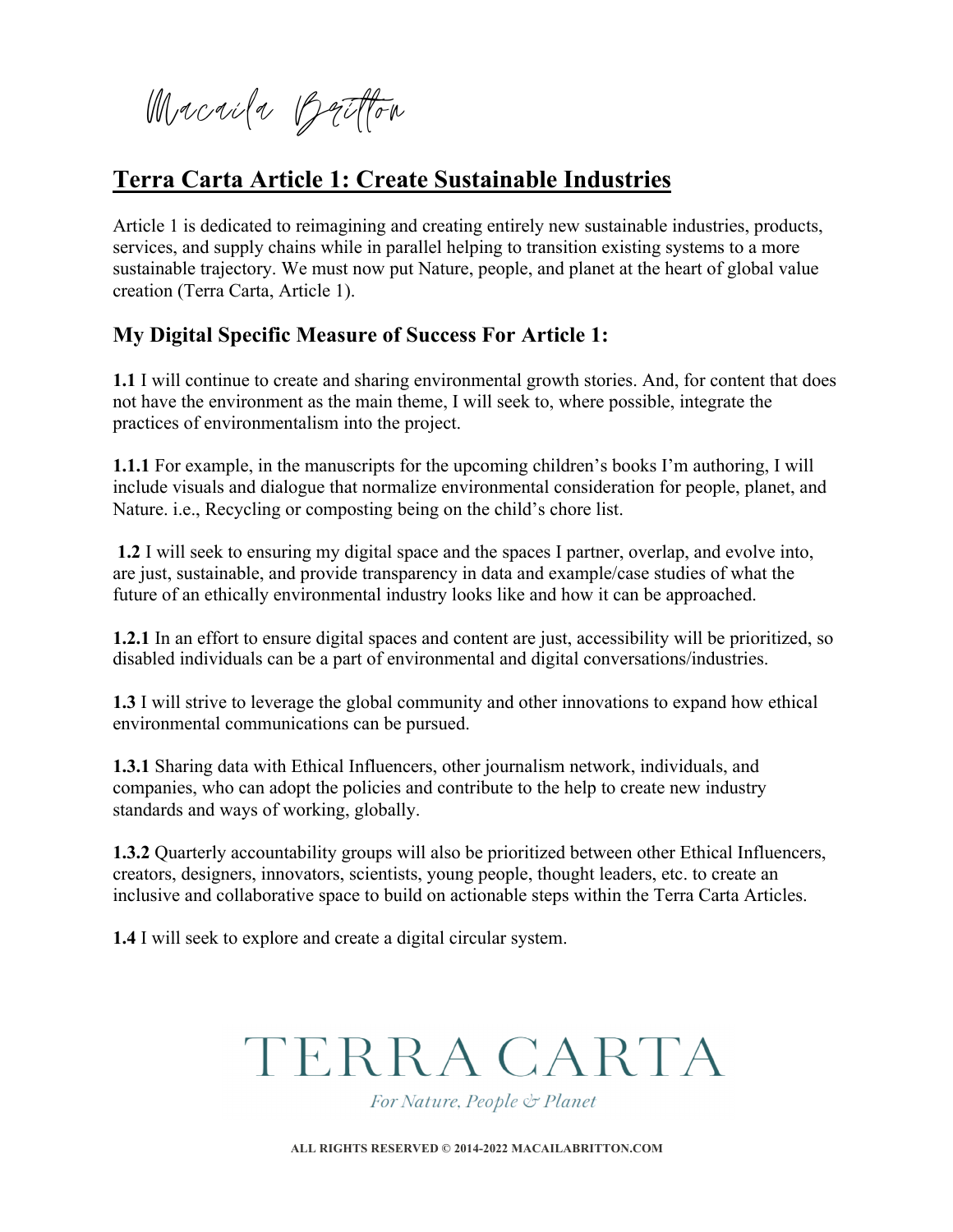Macaila Britton

**1.4.1** For content creation, the circular system will prioritize the "reduce, reuse, regenerative, and recycled" methods for sourcing props and other item needs during production.

**1.4.2** Filming locations will practice an "zero trace" and "low waste" system, with each production having a sustainability officer, policy, and shooting guide developed for the project.

**1.5** For Nature-positive solutions, dialogue will be established with the businesses required for digital spaces to operate, in which, myself and other users do not have control over in our digital circular system. For example, website platforms (excluding Green Hosting capabilities), camera, laptop, and other technology and equipment, apps and editing programs, etc.

**1.6** I will use my digital space to encourage and hold other industries accountable for their priority alignment to shift/accelerate to Nature-positive contributions/systems. For example, providing information on a particular aspect to climate change and listing call to actions; signing and sharing petitions; providing data to fossil fuel companies, fast fashion, and other industries, to begin implementing digital policy to begin mitigating a percentage of their impact outside of their supply chain.

**1.7** I will abide by the Waste Management Policy (accessible, here) and prioritize self-learning along with quarterly policy reviews, to expand on the initiatives taken to steward resources and mitigate my use of natural resources.

**1.8** Through collaboration, I will seek to showcase and demonstrate while scaling up sustainable market opportunities. For example, submitting data and case studies to universities for inclusion in their curriculum for Communications, Digital, and Environmental programs. Additionally, zero-trace workshops for bloggers could be explored, and other creative elements that act as immersive or live demonstrations of the policy, pursuits, and measurements.

**1.9** For financial instruments to scale and accelerate transitions, ethical banking, investment, and partnerships will be prioritized.

**1.9.1** For partnerships, a rigorous set of questions will be asked to learn about a company or institution's financial responsibility and their ethical and environmental priority.

**1.10** Making net-zero and Nature-positive commitments across digital projects, platforms, partnerships are the top priority. In parallel to the pursuit, a respectful approach and dialogue will be implemented to encourage the same within/across the digital industry and all relating industries which overlap with communications, marketing, and digital creation.

TERRA CARTA

For Nature, People & Planet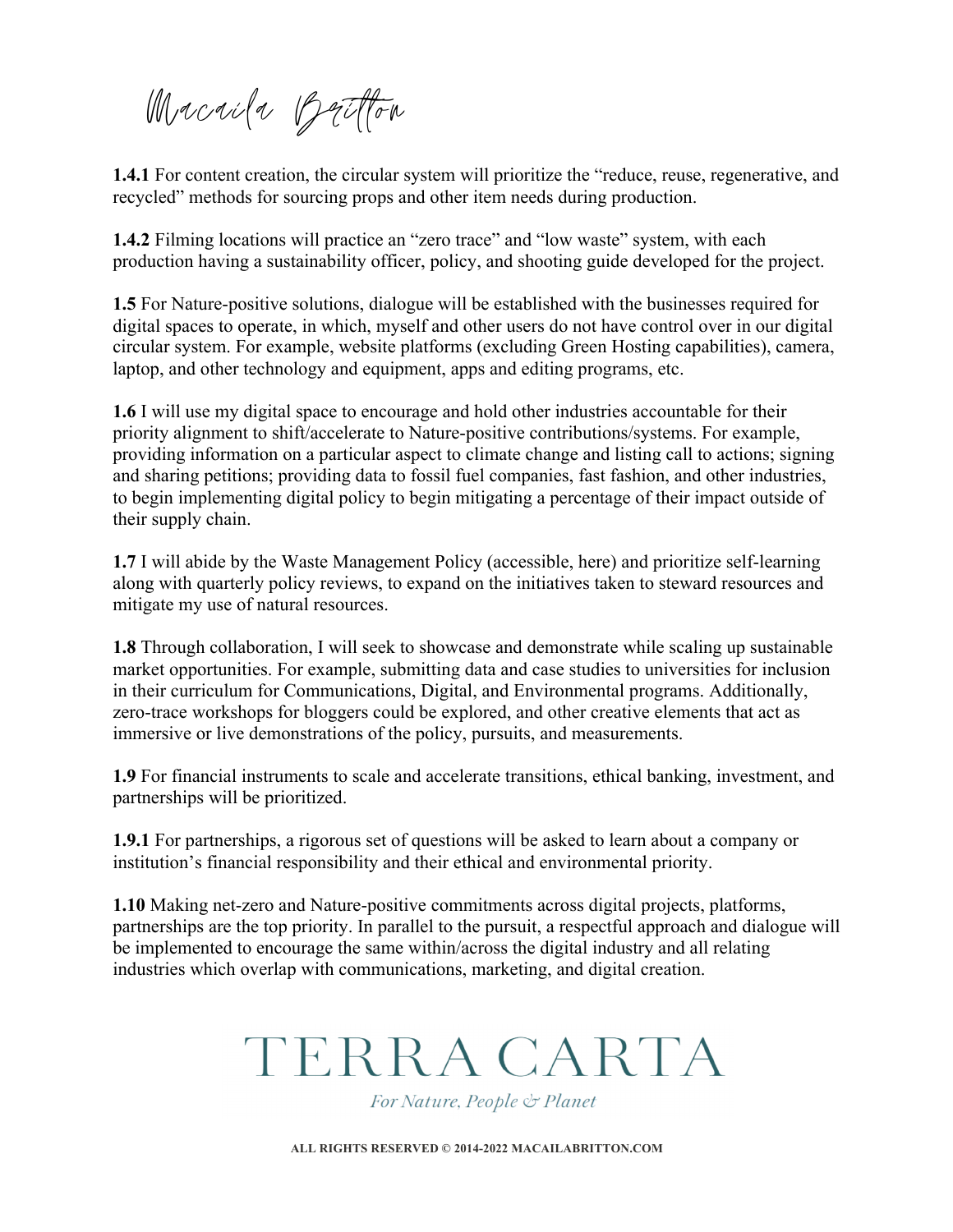Macaila Bettlen

## **Terra Carta Article 2: Default Sustainable**

Article 2 is dedicated to "embedding genuine sustainability in our business models, analysis, decisions, and actions. In other words, put simply, we need to put Nature, and the protection of Nature's capital – from which we draw an annual return – at the heart of how we operate. It also means further defining and developing the discipline and framework of sustainable markets and sustainable industries (Terra Carta, Article 2)."

### **My Digital Specific Measure of Success For Article 2:**

**2.1** Pursuit of a digital 100% clean energy operations will be pursued and implemented— Green Hosting, digital emissions calculation, and a strategy are in development with the upcoming reports and data transparency schedule for: Summer 2022, Fall 2022, and Winter 2023.

**2.2** This website and my additional content channels are not structured around a Board of Directors, I will instead provide ongoing dialogue around ESG, transition roadmaps, sustainability priorities, and more through report and data sharing, pitching environmental collaboration ideas, and encouraging the same ethical and environmental policies to be adapted/implement according to their company structure and supply chain.

**2.3** For any guest writers, collaborators, partners, and new hires onboarded, I will ensure they act and work in accordance with my policies published and in development, while using the Measurements of progress as an alignment check in/vetting system.

**2.4** For the spaces of content development that are not environmental projects (such a book and movie content), the process of using and enjoying products/items will be approached with the selection for the least harmful approach. For example, shopping local, thrifting, and from consciously created sources.

**2.4.1** For items and products not available through the shopping local, thrifting, and consciously created sourcing model, feedback will be provided to the company or organization who are able to create the change to mitigating, preventing, and offsetting people, planet, and Nature exploitation/impact.

**2.5** Blogs will be a priority for publishing and sharing content, along with other social media channels, where appropriate, to share the lessons learned from pursuit digital and communications system regeneration.



For Nature, People & Planet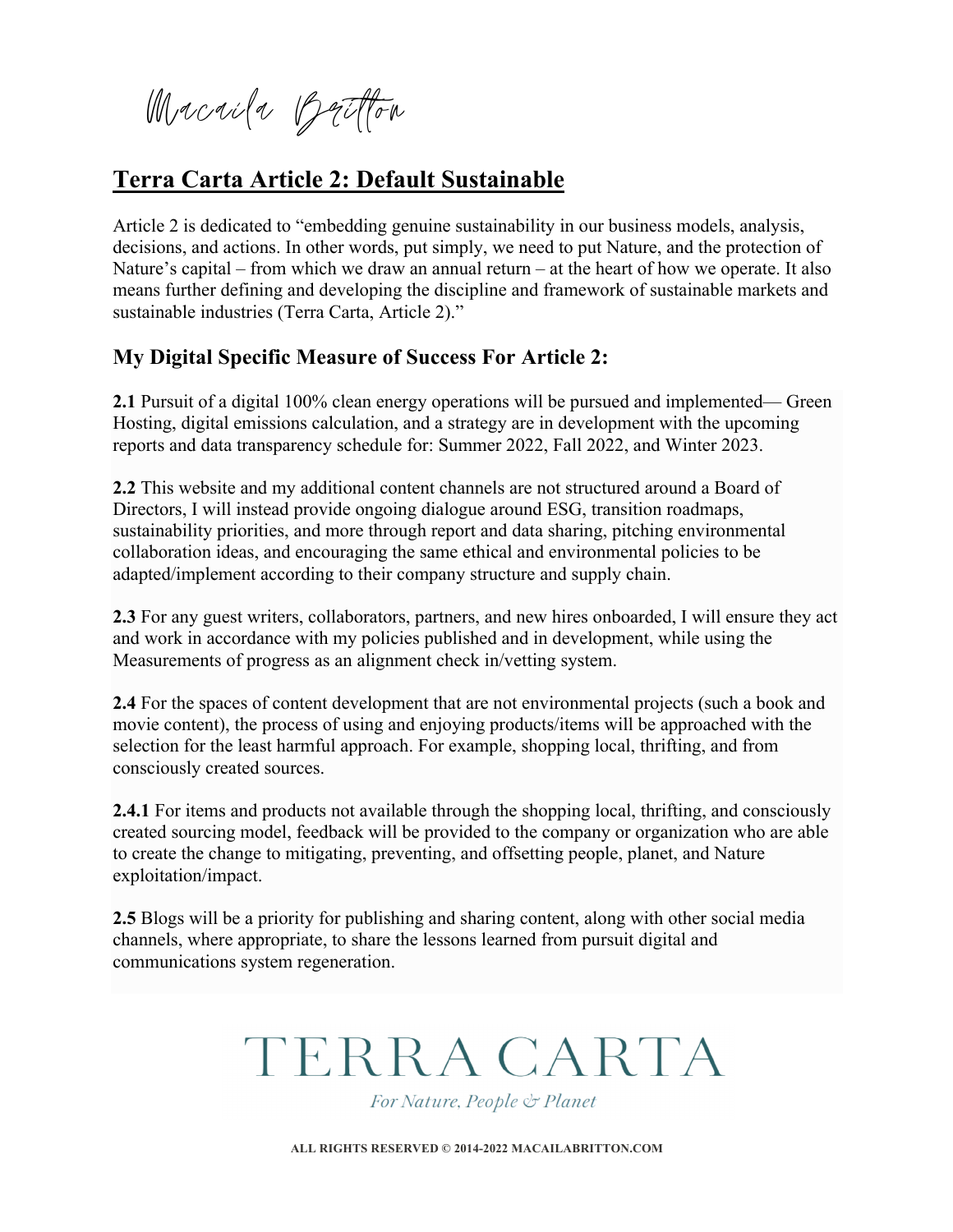Macaila Bettlen

**2.5.1** Guest writing, speaking, and creating opportunities will also be explored, to ensure other audiences are receiving the resources and tools to integrate ethical environmental pursuits into their personal and professional digital spaces.

**2.6** Ongoing updates and system building is and will be continued for pursuit to achieve the improvement of all outlined measurements.

**2.6.1** The first free resource published, "Digital Impact Report and Goals" outlines the progress points prioritized in the development today into the remainder of 2022 and Winter 2023.

**2.7** MacailaBritton.com is working towards becoming a Nature-positive platform, by understanding the exact emissions the website and each blog post emits. The goal is to be Carbon Neutral, and Net-Zero.

**2.7.1** See the "Digital Impact Report and Goals" for the milestones and when the data will be reported on this pursuit.

**2.8** Regular communication to readers and the digital community will be reported quarterly, in addition to being integrated into the quarterly blog newsletter.

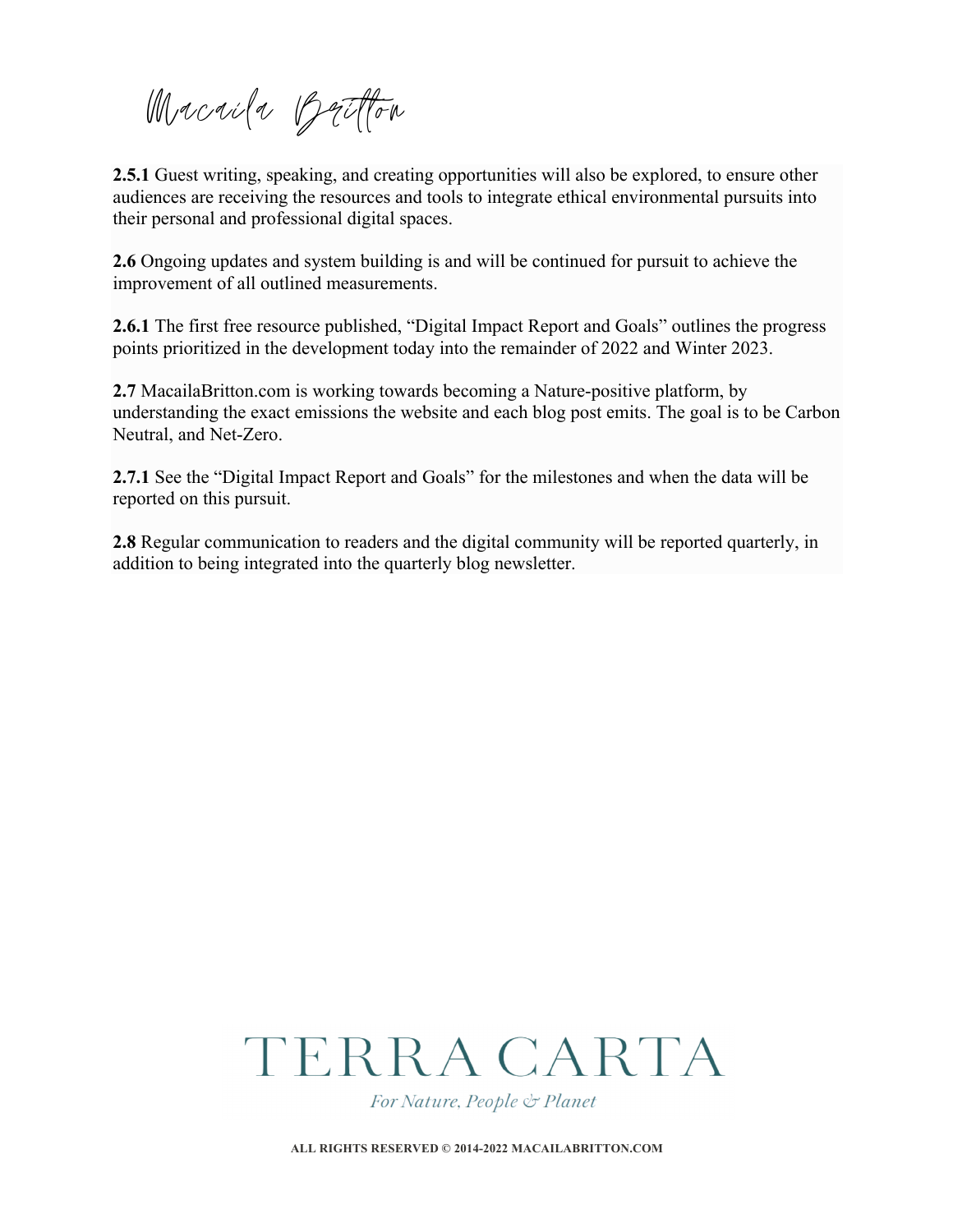Macaila Beitton

## **Terra Carta Article 3: The Power Of Consumers**

Article 3 explores the impact "with consumers controlling an estimated 60% of global GDP, people around the world have the power to drive the transformation to sustainable markets. Yet, we cannot expect consumers to make sustainable choices if these choices are not clearly laid before them. As consumers increasingly demand sustainable products, they deserve to be told more about product lifecycles, supply chains, and production methods.

For a transition to take place, being socially and environmentally conscious cannot only be for those who can afford it. If all the true costs are taken into account, including the cost to Nature, being socially and environmentally responsible should be the least expensive option because it leaves the smallest footprint behind. We must communicate better with consumers about the sustainability of the goods, services, and investments we offer (Terra Carta, Article 3)."

### **My Digital Specific Measure of Success For Article 3:**

**3.1** When reporting on progress, data and clear and accurate evidence points will be provided, to back the claim. Additional communication will be provided for beginning stages where data is being collected and not yet available, as a way to build trust and showcase the value in disclosing the progress prioritized behind the scenes and in development.

**3.2** I will always be searching for ways to identify and improve sustainable alternatives across my website and other digital projects/systems and reported within the quarterly updates.

**3.3** The comment section of the blog post pages of MacailaBritton.com remain open, for readers to ask questions, provide resources, and feedback to enhance satisfaction with sustainability. This also extends to having public platforms across Instagram, LinkedIn, and Twitter.

**3.4** Sustainable labelling on the website is in development once data is captured on the emissions. Other areas for transparency and labeling will be prioritized, as well.

**3.5** Working within existing personal and professional networks, organization bodies, and places of employment are prioritized and in development for industry0wide efforts and cross-industry progress to be made and implemented.

**3.6** Industry-wide consumer awareness campaigns around the digital ethics of environmentalism will mainly be achieved through encouraging brands to reimagine their future with sustainability at the core—by establishing relationships through respectful dialogue with company leadership teams, customer support channels, and feedback opportunities, integrated into and supporting the

## TERRA CARTA

For Nature, People & Planet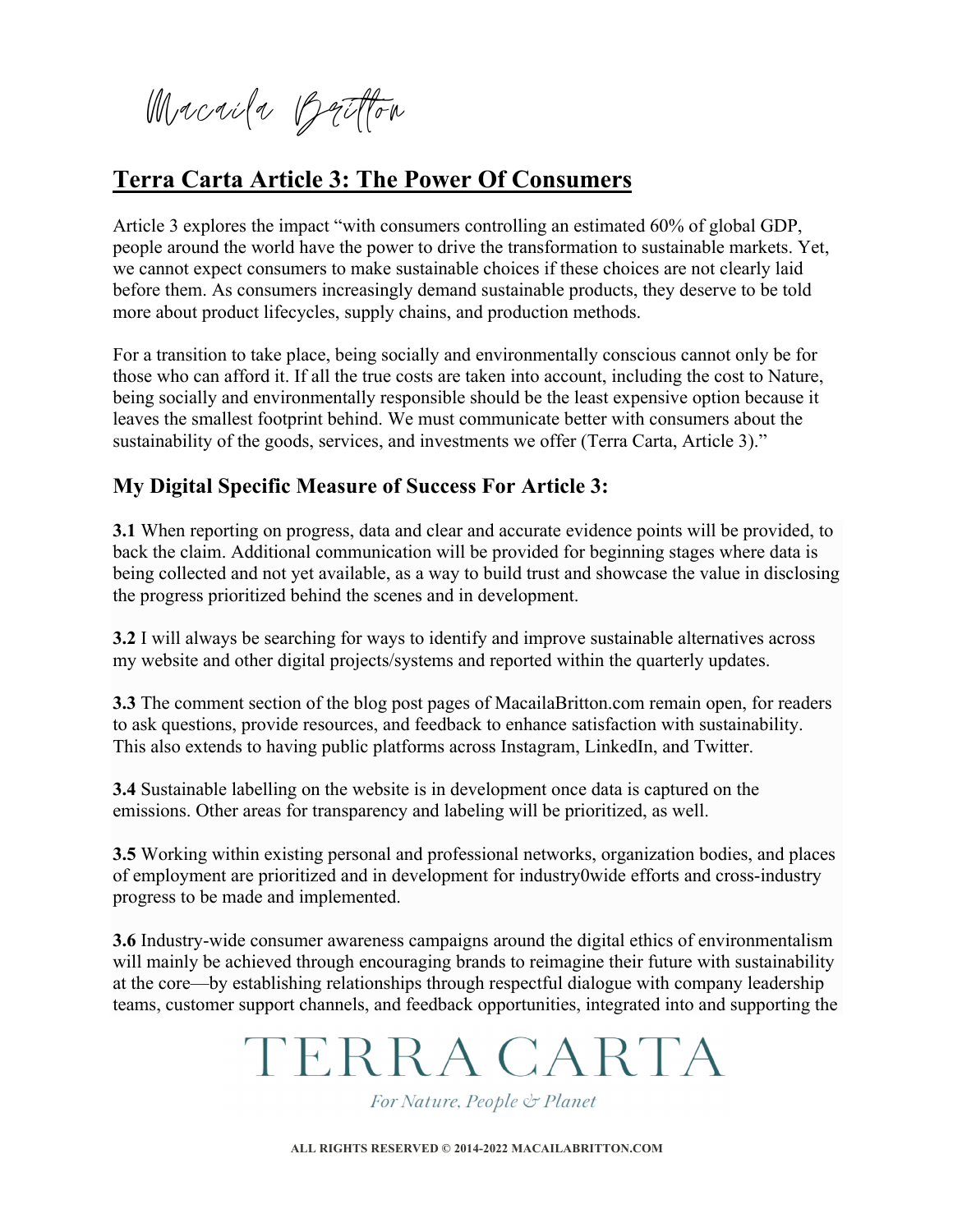Macaila Bettlen

project partnership's creative guidelines. For example, if a workout brand wants to partner to showcase their ethical fashion, a campaign can be explored around the misuse of washing garments and the energy/Natural resources at risk for misuse of garments.

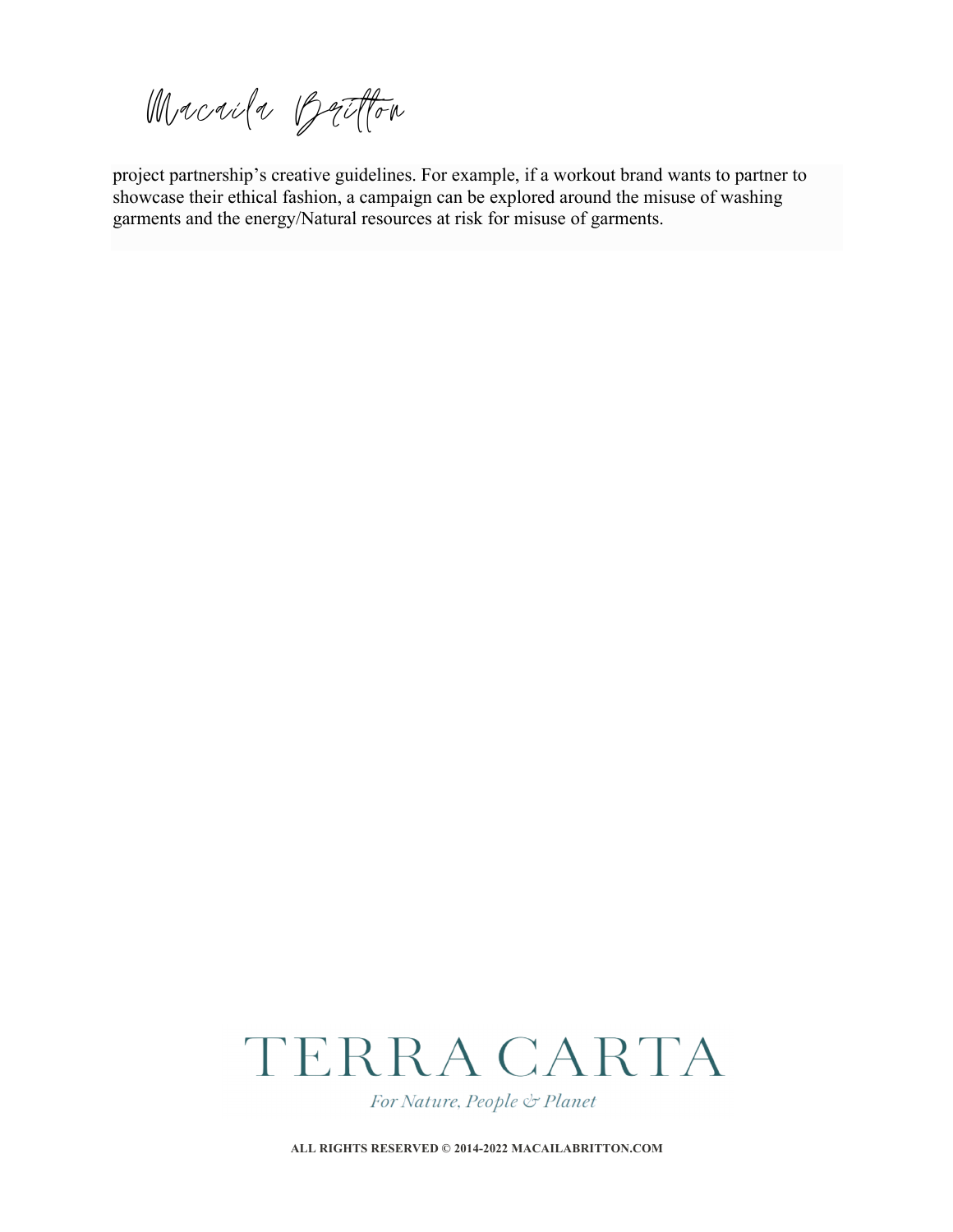Macaila Beitton

## **Terra Carta Article 4: The Power Of Consumers**

Article 3 focuses on how "it is time for businesses, industries, investors, and countries alike to design and implement how they will decarbonize and transition to net zero while restoring and protecting Natural Capital. Moving together, with clear roadmaps, will create efficiencies and economies of scale that will allow us to leapfrog our collective progress and accelerate our transition.

Using a 'future of industry and future of economy' approach, each of the main sectors of the economy, together with the global financial institutions, institutional investors, and asset managers, need to outline publicly accessible roadmaps that identify the steps to net-zero along with plans for the protection and restoration of Natural Capital and biodiversity. After all, we know that it is not a lack of capital that is impeding our progress, but how we deploy it. (Terra Carta, Article 4)."

### **My Digital Specific Measure of Success For Article 4:**

**4.1** Net-Zero emission for MacailaBritton.com and all projects the blog/website produces is prioritized for 2050 or before.

**4.1.1** The roadmap with exact data points for transparency, and the timeline will be provided during the next three reporting stages (Summer 2022, Fall 2022, and Winter 2023).

**4.2** Publicly accessible roadmaps outlining the ethical and environmental digital transformation will be available as they are produced, quarterly and yearly.

**4.2.1** Challenges for the digital, communications, and marketing industry will be outlined in a blog series to be published by Summer 2022.

**4.2.2** The common industry infrastructures and innovations required are mentioned in the Digital Impact Report and Goals. They will be further explored in all of the reporting over the next year, in addition to mentions across the blog and social media channels.

**4.2.3** In community groups, and organizational partnerships, clear ownership of research, action points, with defined roles and responsibilities will be explored and prioritized.

**4.2.4** Science-based targets will be used as additional measurements towards progress. They will be heavily included in reports and updates to showcase the evidence and need for ethical environmental communications and digital spaces.

TERRA CARTA

For Nature, People & Planet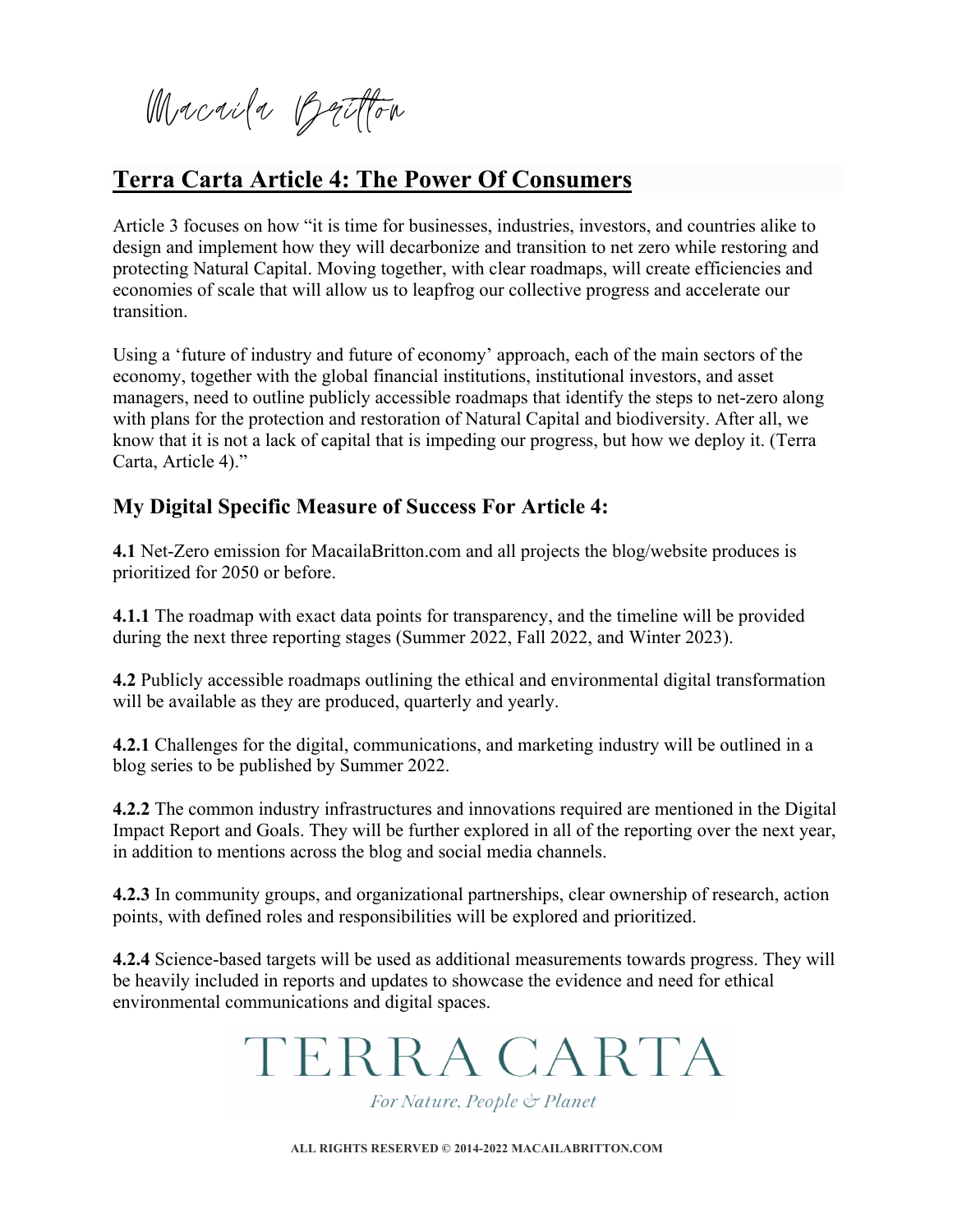Macaila Bettlen

**4.2.5** Seeking to include Scope 1,2, and 3, where possible, will be included in the report updates.

**4.2.6** Bench marking is identified in the original report, and the exploration for deeper research and action will be explored to reach the overall goals for progress.

**4.2.7** Beyond 2022, annual reporting will continue to be available and free.

**4.2.8** Newly identified barriers will also be disclosed in the reports.

**4.3** Operationalizing the digital roadmaps by developing and designing the projects, downloadable items, services for hire, and other avenues will be explored to match the growing demand for ethical and environmental creativity, communications, marketing, and PR across digital and other industry landscapes

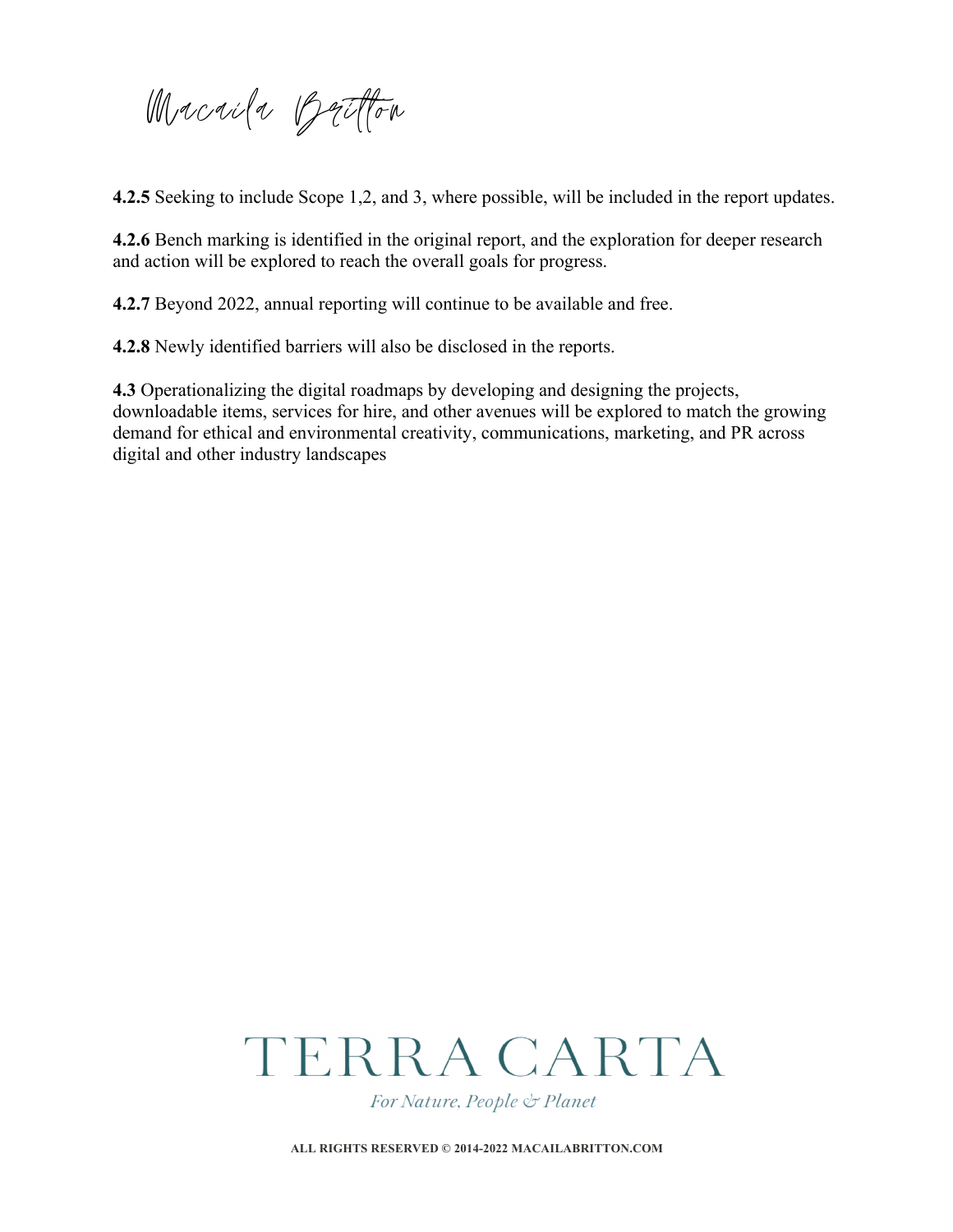Macaila Beitton

## **Terra Carta Article 5: Game Changers & Barriers**

Article 5 is about the "need to identify, showcase, and invest in the game-changing technologies and solutions that are emerging around the world. To accelerate, we must also identify the barriers to progress, be it policy, regulation, infrastructure, investment, or the wider enabling environment. It is only by seeking out and addressing these game changers and barriers that we will be able to make tangible progress (Terra Carta, Article 5)."

### **My Digital Specific Measure of Success For Article 5:**

**5.1** The reporting and actions will work towards finding partners who can assist in sharing the pursuits for ethical environmental digital communications at a global industry-level and at a cross-industry systems-level.

**5.2** Exploration for equally aligned ethos-based affiliate programs and other financial incentives will be sought.

**5.3** Work towards breaking the reliance on fossil fuels and to enhance clean energy and sustainable market readiness is in development and will be pursued to address and propose solutions digital creators and communicators can use both personally and professionally, until the industry adopts the standards, will be outlined. For example, resources and tools to calculate emissions then mitigate, and more.

**5.4** This website and other digital projects will continue to encourage, invest in and showcase game-changing initiatives, innovations and technologies in the areas of greatest transition opportunity to demonstrate to the world what is possible for Nature, People & Planet. For example, documentaries, social media campaigns, blog series, and more.

**5.5** Currently in development are partnership negotiations for raising awareness, providing resources, and implementing sustainable solutions at scale with international, regional, and organizations. This includes areas relating to the industry transition (digital, communications, marketing, and PR) to more green infrastructure/systems and net-zero attainment—as well as Nature-based solutions and natural capital. This further includes supporting the development of other industries, to implement this data across their digital, communications, marketing, and PR departments/strategy.

**5.6** This digital capacity's pursuit of ethical environmental progress means focusing on high standard carbon offsets and the creation of transparent and impact-focused carbon offset market,

# TERRA CARTA

For Nature, People & Planet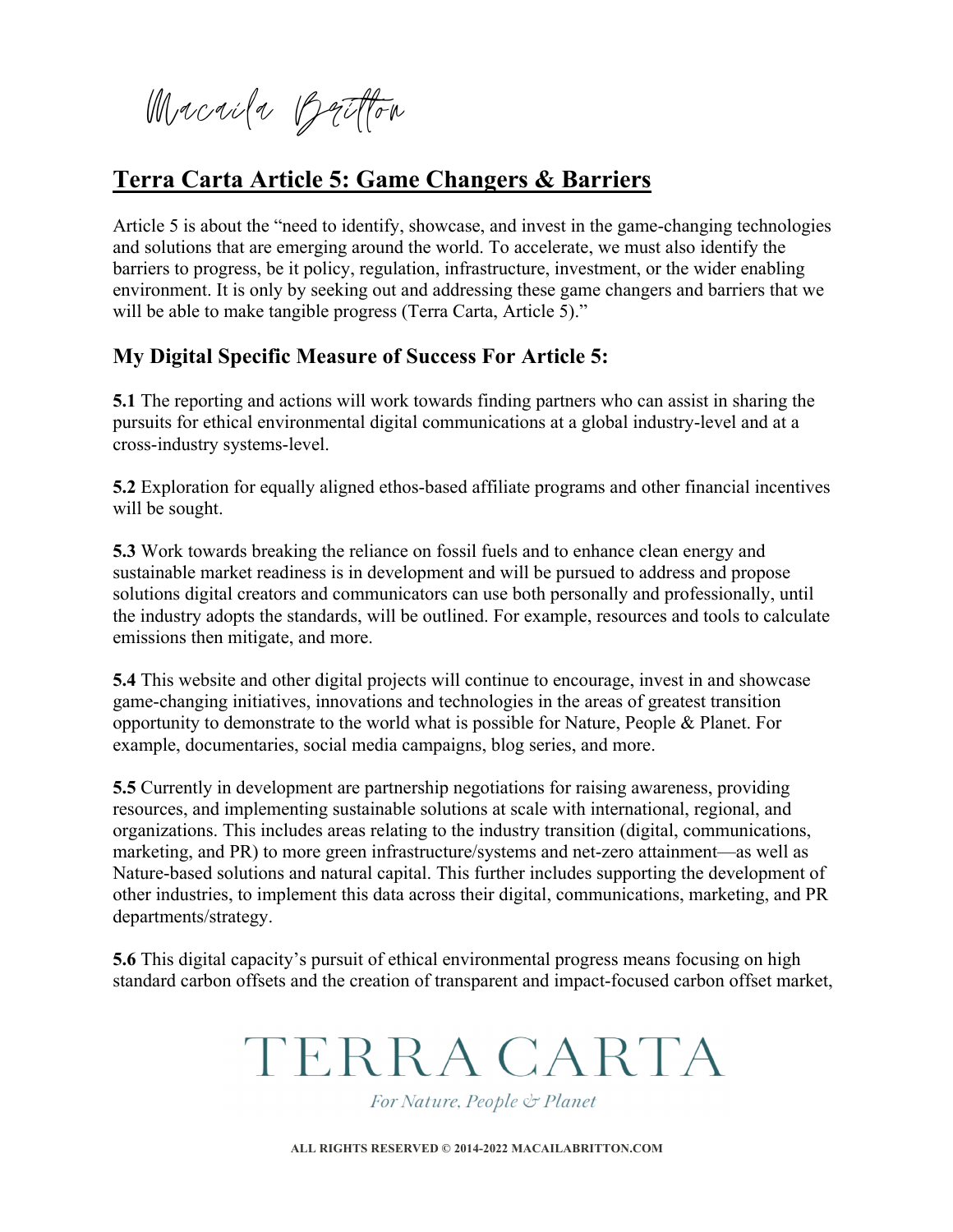Macaila Betton

which will be outlined in a more detailed capacity within the reporting—both quarterly and annually.

**5.7** The pursuit of partnerships and alliances will be pursued with those who are able to make high-level decisions or innovations on scaling-up mechanisms and technologies that can draw down the carbon legacy that curbing emissions alone will not address. For example, a partnership could be (and is desired, with those willing) to work with website hosts/platforms to create a plan where the only hosting available is based on non-renewable sources and within the billing plans, factors in carbon offsetting and mitigation options, as well as a manually updated carbon emissions calculator built into the website coding.

**5.8** Deeper research, community connections, partnerships, and alliances will be researched and pursued to explore how to scale up- renewable, bio-based, and circular solutions in the digital industry and how to translate the linear communications, marketing, and PR industries/initiatives to circular system.

**5.9** The exploration of sustainable labelling is in development, to disclose the website, project, and other pursuits' emissions and impact. The timeline for achieving and implementing phase one is identified in the Digital Impact Report and Goals document.

**5.10** Examples of digital specific game-changing innovations and investments to be explored include areas such as:

**5.10.1** Sustainable transport policy and methods for travel bloggers to switch to, in addition to others within the industry and relating industries, to prioritized for all digital project needs, communications, marketing, and PR requirements.

**5.10.2** Further research on how biomimicry can be integrated into digital spaces, communications, marketing, and PR.

**5.10.3** Deeper understanding and questioning in a cross-industry collaboration for how biofuel maybe included to power more digital products, projects, or other relating matters.

**5.10.4** Sustainable aviation fuels will be pursued when available, for all future travel, as well as the information factored into/disclosed in the reporting.

**5.10.5** Deeper research is needed to accurately report on my impact and interaction with green hydrogen. The findings will be updated on this point, when available, as well as reported within the next reporting cycle.

TERRA CARTA

For Nature, People & Planet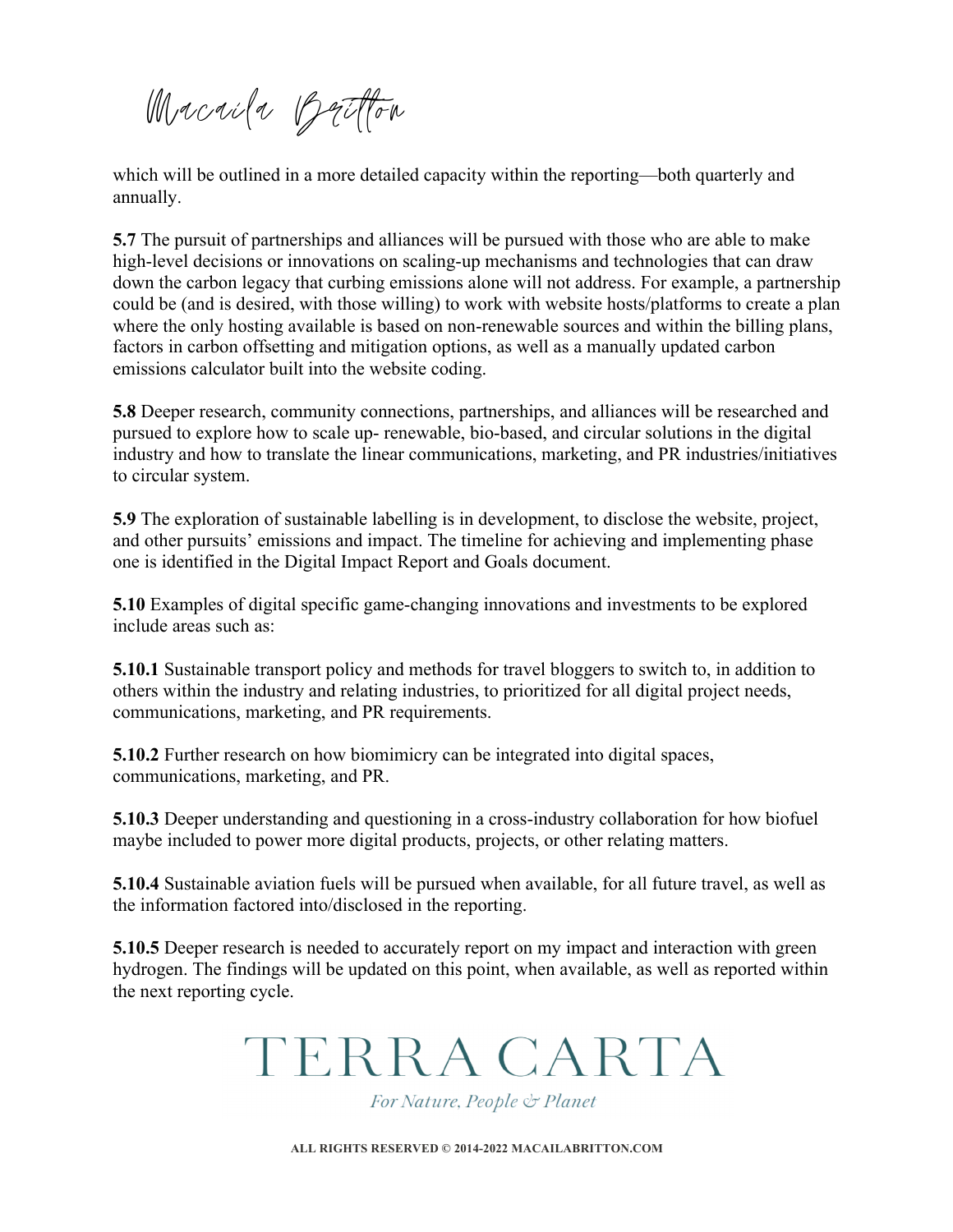Macaila Bettlen

**5.10.6** Following the structure of 5.10.4, renewable energy storage including batteries will be adhered to as an internal policy and become a default. Transparency and data will be included within the next report.

**5.10.7-13** Aren't exclusive digital, communications, marketing, and PR objectives or key indicators for projects, but overlap on certain projects, campaigns, or events may occur. In that instance, a partnership with specialists in those sectors will be pursed for optimal, accurate, and positively impactful action to be implemented. If and when these points are relevant, they will be disclosed within the reports.

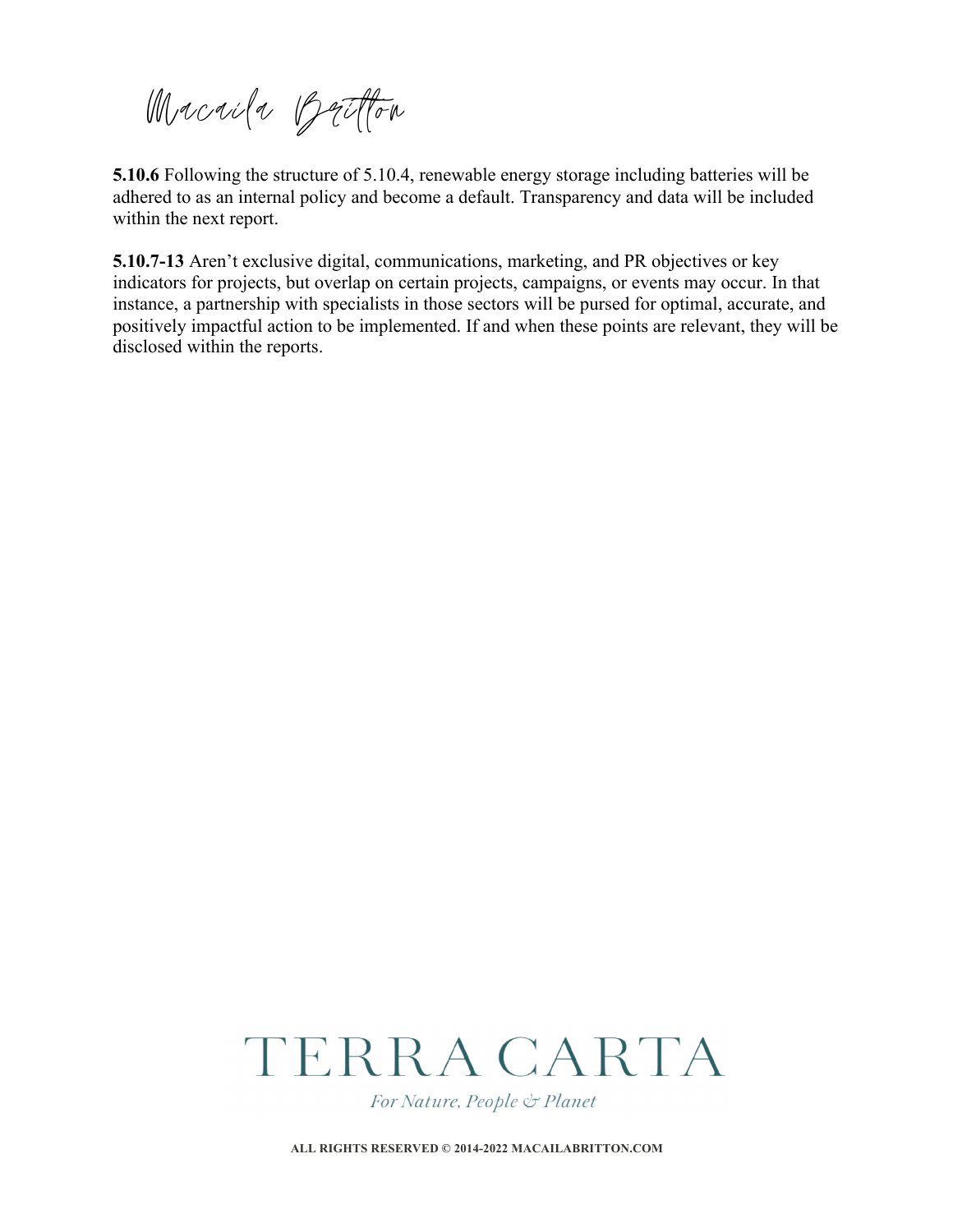Macaila Beitton

## **Terra Carta Article 6: Sustainable Investing At Scale**

"On every pressing issue we face, there are solutions that are not just available, but increasingly cost effective. At the same time there are trillions of dollars in sovereign wealth funds, pension funds, insurance, and asset portfolios looking for investible and sustainable projects with good long-term value and rates of return. There are two broad dimensions to sustainable investing at scale: 1) Asset owner/Asset manager commitment to investing strategically to recognize companies that are making the transformation according to the company roadmap and 2) Developing new sources of funding for sustainable activities. This requires not only showcasing high potential investments, but that we reimagine mandates, financial analysis, structuring and models of return. Access to finance and innovation are key to bringing sustainable markets from niche to norm ((Terra Carta, Article 6)."

### **My Digital Specific Measure of Success For Article 6:**

**6.1-7** Aren't exclusive digital, communications, marketing, and PR objectives or key indicators for projects, but overlap on certain projects, campaigns, or events may occur. In that instance, a partnership with specialists in those sectors will be pursed for optimal, accurate, and positively impactful action to be implemented. If and when these points are relevant, they will be disclosed within the reports.

**6.8** I have committed to creating a new financial system which honors the objectives mentioned in the Digital Impact Report and Goals document, which include but are not limited to using an ethical banking model, exploring green/ethical investment, giving back 1% for the planet or other similar methods, and working with partners and organizations in alignment with ethical pension schemes, banking, investment, and other funding models.

**6.8.1** Accordingly, this financial analysis extends to ensuring fair wages for potential future partnership with creatives and professionals on a project.

**6.8.2** Additionally, the pursuit of fair wages will be the expectations for companies, partners, and organizations to compensate for all work I provide them or assist in developing and consulting.

**6.9** Reflective on my personal budgeting, banking, and balance sheets, will be ethical financial pursuits and systems, which were mentioned and outlined within the description of the Digital Impact Report and Goals.

**6.10** Partners, organizations, and others will be encouraged to reference and engage with the Sustainable Markets Initiative's (SMI) platform and the SMI Marketplace, to connect with large-

TERRA CARTA

For Nature, People & Planet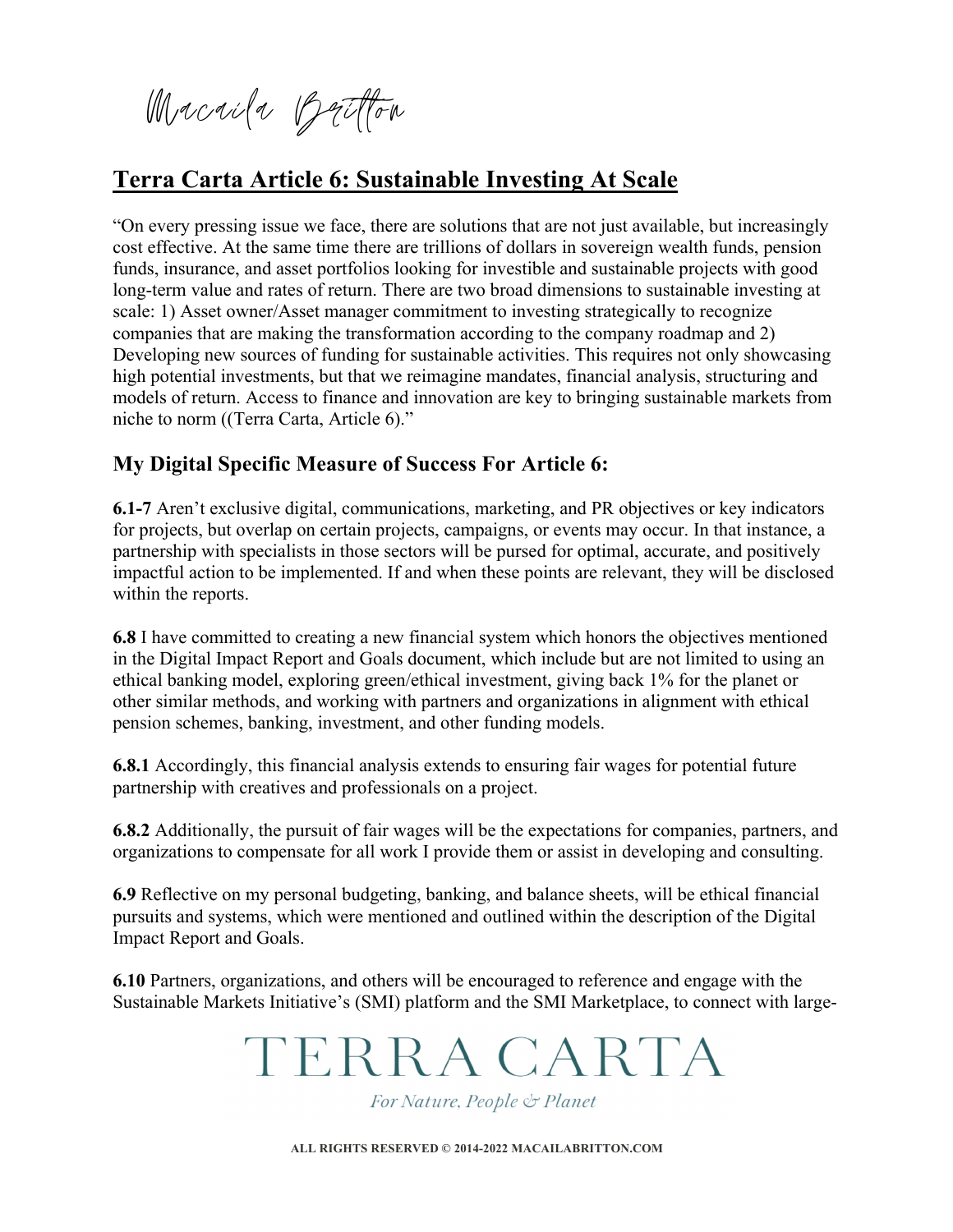Macaila Beillon

scale sustainably focused investments opportunities and with experts within the financial industry and who can advise on cross-industry collaboration.

**6.11** Isn't exclusive digital, communications, marketing, and PR objectives or key indicators for projects, but overlap on certain projects, campaigns, or events may occur. In that instance, a partnership with specialists in those sectors will be pursed for optimal, accurate, and positively impactful action to be implemented. If and when these points are relevant, they will be disclosed within the reports.

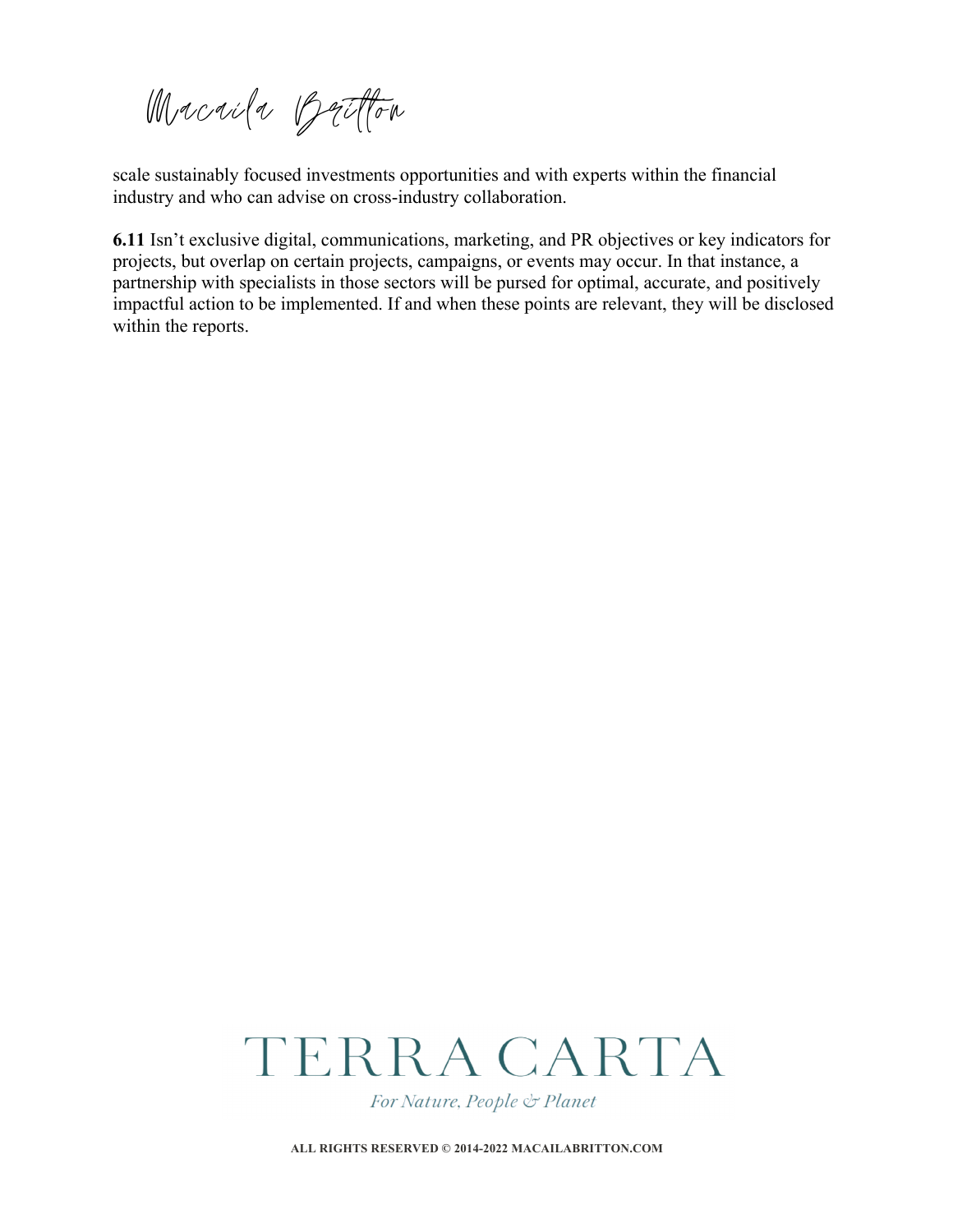Macaila Beitton

## **Terra Carta Article 7: Nature, The True Engine Of Our Economy**

"Climate change, land-use, food production and human health are all deeply interconnected. Transforming the land sector towards more sustainable practices could contribute an estimated 30% of the global mitigation needed by 2050 to deliver on the 1.5˚C target.

By any measure Nature's contribution to the global economy is significant and some estimates hold it at greater than annual global GDP, estimated at \$87.79 Trillion in 2019. Building conservation and Nature-based solutions into our asset base and supply chains can, therefore, offer significant economic growth opportunities for countries and businesses alike – including in areas such as the circular bioeconomy, ecotourism, and green public infrastructure.

It is time to define the benefits we derive from the natural world and account for Natural Capital on companies' balance sheets. Without this, organisations cannot tell the true value of their asset base, nor how damaging their operations may be (Terra Carta, Article 7)."

### **My Digital Specific Measure of Success For Article 7:**

**7.1** Natural Capital will be respected, repaired, and regenerated whenever possible within digital productions and systems.

**7.2** Nature-based solutions are in development and will continue to be built into the processes of digital portfolios, projects, and systems.

**7.3-8** Accurate and articulated disclosure of the importance of Natural Capital will be reported on, when the pursuit of partnerships, collaborations, and alliances across industries, are enabled (to be achieved by 2030), which will showcase more in-depth tools, designs, and action to be implemented to enable Nature-based investment and purchasing decisions—including the relevancy for freelancers, solopreneurs, creators, as well as traditional business and corporate structures.



For Nature, People & Planet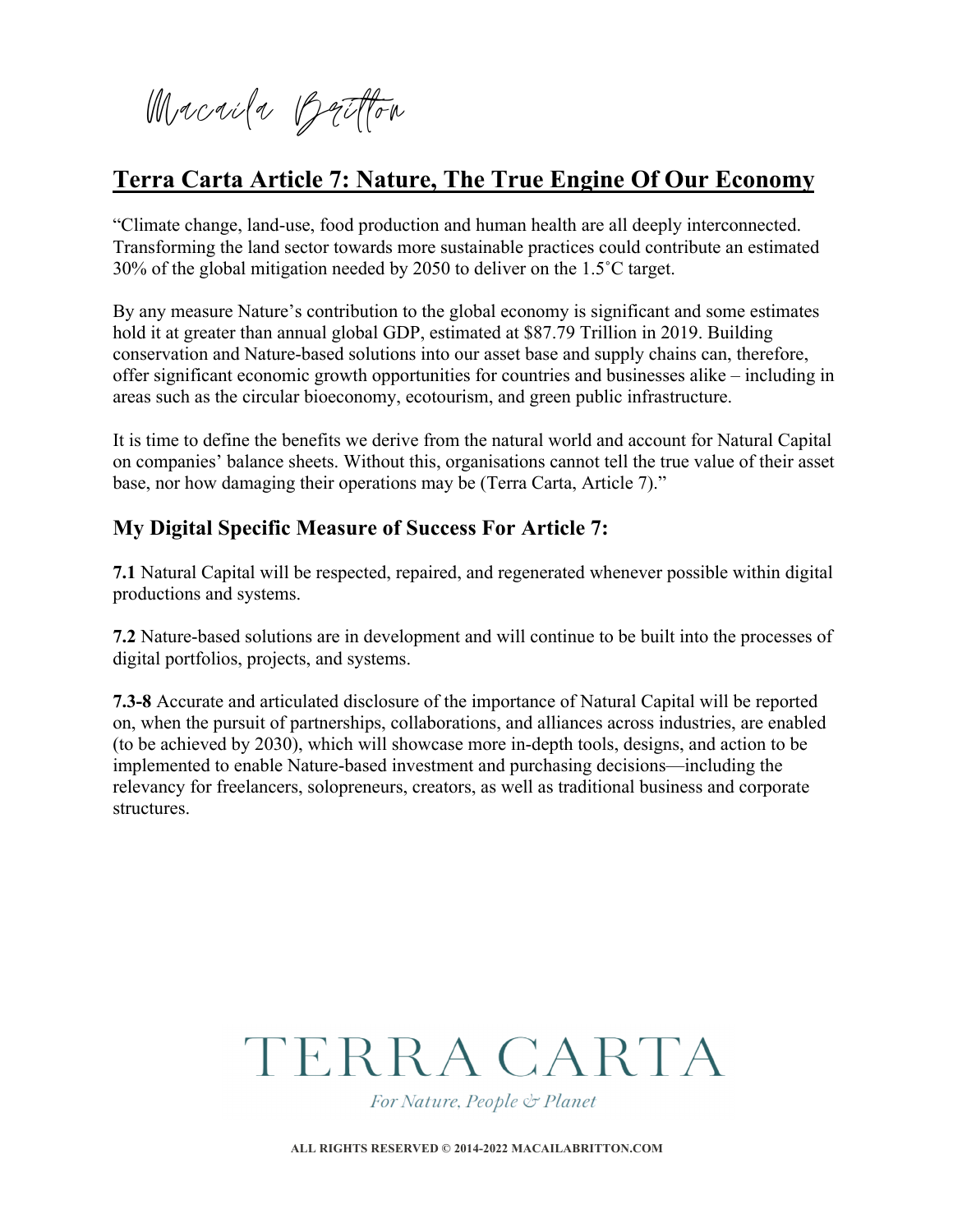Macaila Beitton

## **Terra Carta Article 8: Create Market Incentives**

"What is incentivized happens. We must reverse perverse subsidies and improve incentives for sustainable alternatives. To achieve scale within sustainable markets we must not be afraid to adapt our long-standing incentive structures if we are to reap the benefits afforded by a more sustainable world.

Re-orientating economic subsidies, financial incentives and regulations can have a dramatic and transformative effect on our market systems. It is time to level the playing field and to think about how we properly deploy taxes, policies and regulation in a way that catalyzes sustainable markets (Terra Carta, Article 8)."

#### **My Digital Specific Measure of Success For Article 8:**

**Article 8** isn't exclusively relating to digital, communications, marketing, and PR objectives or key indicators for projects, but overlap on certain projects, campaigns, or events may occur. In that instance, a partnership with specialists in those sectors will be pursed for optimal, accurate, and positively impactful action to be implemented. If and when these points are relevant, they will be disclosed within the reports.

To ensure an accurate translation and upholding of Article 8 are pursued and integrated into my policy, I will actively seek guidance with the accredited ethical and environmental financial investors and others working across-industry to implement points **8.1-5**. Progress and findings will be included within the next report.

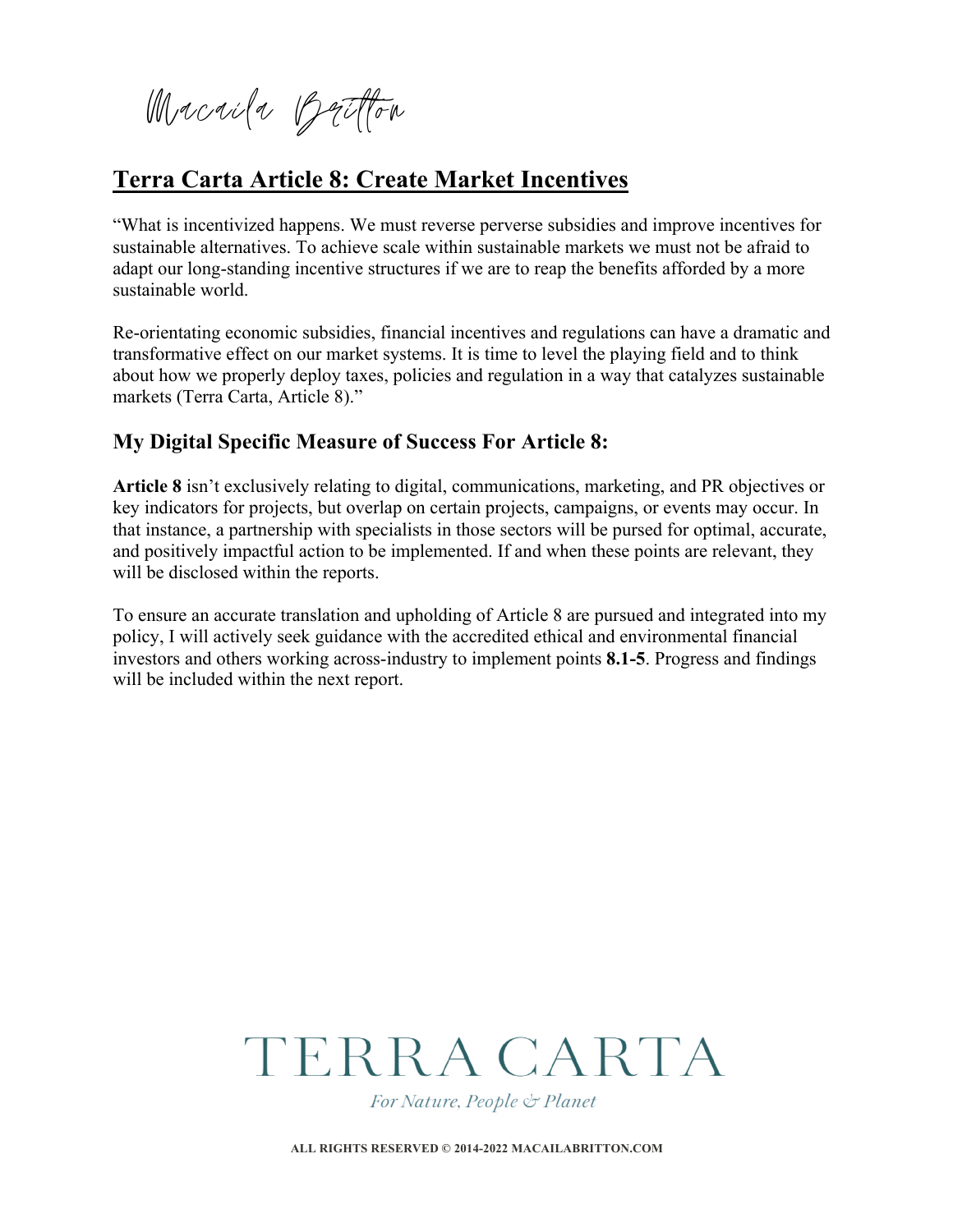Macaila Beitton

## **Terra Carta Article 9: Adopt Common Metrics & Standards**

Article 9 outlines that "developing a single global standard for non-financial ESG reporting, which includes reporting on sustainability, will accelerate the ability of people to trust that the goods and services they buy are socially, environmentally, and ethically produced. Through new technologies, we have the ability to tag, track and trace supply chains in unprecedented ways – so it is time to make this level of transparency the norm (Terra Carta, Article 9)."

### **My Digital Specific Measure of Success For Article 9:**

**9.1** While this is speaking to specific financial metrics, I will uphold this point in accordance with those, while expanding the responsibility to maintain consistent metric sourcing and disclosing for continuity.

**9.2** Isn't exclusively relating to digital, communications, marketing, and PR objectives or key indicators for projects, but overlap on certain projects, campaigns, or events may occur. In that instance, a partnership with specialists in those sectors will be pursed for optimal, accurate, and positively impactful action to be implemented. If and when these points are relevant, they will be disclosed within the reports.

To ensure an accurate translation and upholding of Article 9 are pursued and integrated into my policy, I will actively seek guidance with the accredited ethical and environmental financial investors and others working across-industry to implement point 9.2. Progress and findings will be included within the next report.

**9.3** Outlining opportunities to enhance global sustainability/environmental policy, harmonization, integration, and coherence.

**9.4** Integrating sustainability into management systems to bring parity of sustainability data with other business metrics will help to redefine value measurement and improve decision-making

**9.5** The improvement of blog website and project-wide communications with ethical, environmental, and sustainable metrics and benchmarks will be presented and prioritized for reader/user and other digital communities to access and understand.

**9.6** By focusing on the prioritization of integrating data, will support and guide the ethical and environmental pursuits, policy, and check-ins delivered in the annual reports, in addition to acting as a case study, guide, and example for other companies, individuals, projects, and industries to abide by and implement.

TERRA CARTA

For Nature, People & Planet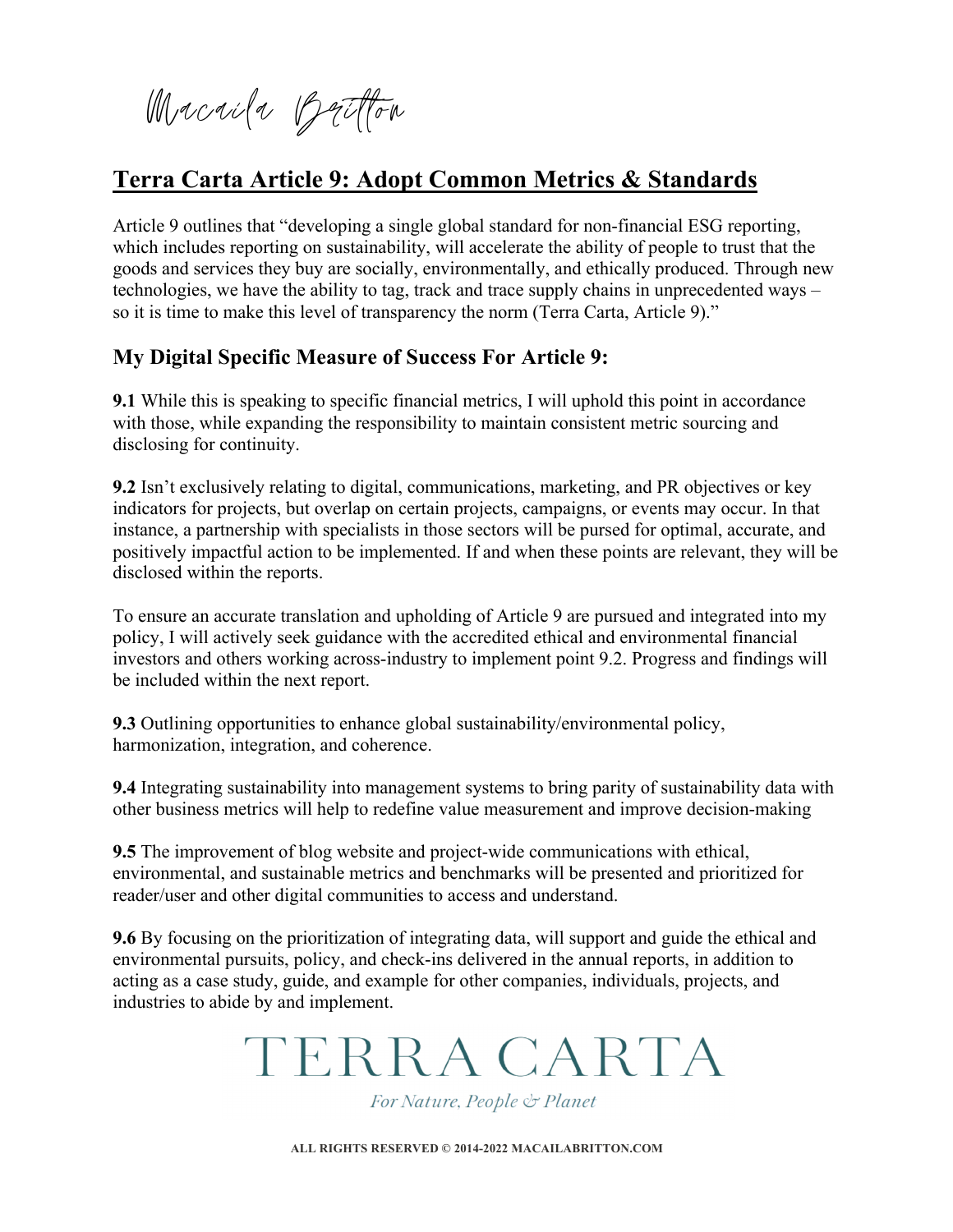Macaila Bettlen

## **Terra Carta Article 10: Catalyse Science, Technology & Innovation**

"We must urgently invest in STEM subjects (Science, Technology, Engineering & Maths), innovation and R&D at scale with a focus on sustainable solutions, alternatives, and industries. Whether it is Augmented Intelligence (AI), or indeed nuclear fusion, 3-D printing, energy storage, electric transportation, carbon capture, renewables, or biotech; we are on the verge of catalytic breakthroughs that will alter our view of what is possible – and profitable – within the framework of a sustainable future.

To move forward, we must acknowledge that sustainability and profitability are no longer mutually exclusive. Effective solutions must ensure that sustainable technologies and alternatives are competitively priced.

Our science-based and economic systems are vital to finding and scaling the solutions we so desperately need. We have seen in the last decade how quickly sustainable technologies can advance if there is a strong market signal and a clear sense of direction. This is vital if we are to accelerate the pace. Innovation will allow us to move from linear exploitation of finite planetary resources into a circular and sustainable era (Terra Carta, Article 10)."

### **My Digital Specific Measure of Success For Article 10:**

**10. 1-9** Isn't exclusively relating to digital, communications, marketing, and PR objectives or key indicators for projects, but overlap on certain projects, campaigns, or events may occur. In that instance, a partnership with specialists in those sectors will be pursed for optimal, accurate, and positively impactful action to be implemented. If and when these points are relevant, they will be disclosed within the reports.

To ensure an accurate translation and upholding of Article 10 are pursued and integrated into my policy, I will actively seek guidance with the accredited ethical and environmental financial investors and others working across-industry to implement point 10.1-9. Progress and findings will be included within the next report.

**10.10** I will continue pursuing education and self-learning around ethical and environmental digital communications, marketing, and PR, and strive to share as much of the resources and tools as allowed by copywrite, legal, and non-disclosures permit.

**10.11** See the outline in Article 5—including sub-section 5.1-13.

# TERRA CARTA

For Nature, People & Planet